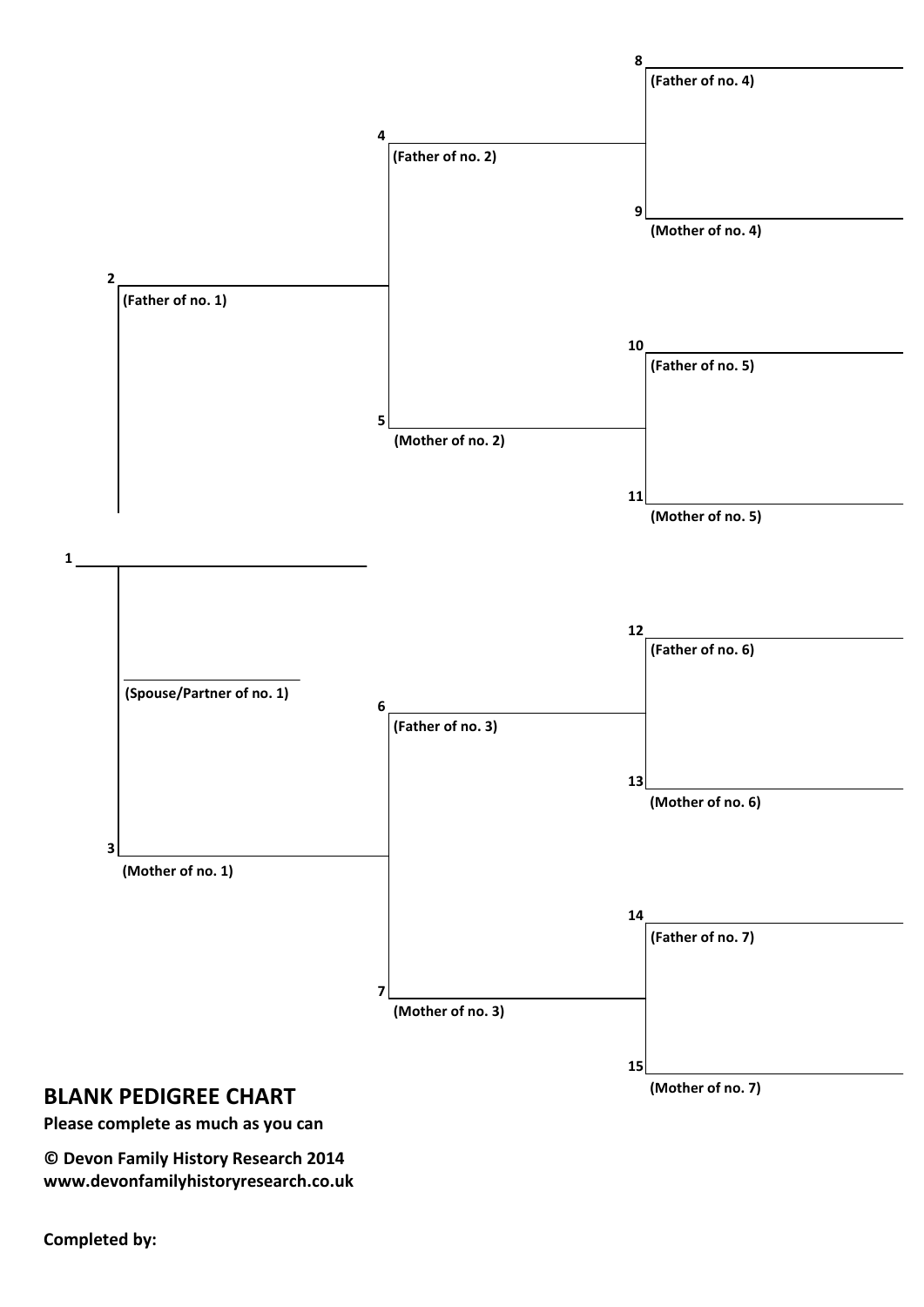# **Devon Family History Research**

# **Family Information Form**

Please complete as much as you can, as accurately as possible.

# **1. YOU**

| Your full name and maiden name (if applicable): |                                |  |
|-------------------------------------------------|--------------------------------|--|
| <b>Birth date:</b>                              | <b>Birth place:</b>            |  |
| Marriage(s) date(s):<br>1.<br>2.                | Marriage place(s):<br>1.<br>2. |  |
| Spouse(s) full name(s):<br>1.<br>2.             | Your occupation:               |  |

# **2. FATHER**

| <b>Full name:</b>    |                     |  |
|----------------------|---------------------|--|
| <b>Birth date:</b>   | <b>Birth place:</b> |  |
| Death date:          | Place of death:     |  |
| <b>Burial place:</b> | <b>Occupation:</b>  |  |

## **3. MOTHER**

| Full name and maiden name (if applicable): |                           |  |
|--------------------------------------------|---------------------------|--|
| <b>Birth date:</b>                         | <b>Birth place:</b>       |  |
| <b>Marriage date:</b>                      | <b>Place of marriage:</b> |  |
| Death date:                                | Place of death:           |  |
| <b>Burial place:</b>                       | Occupation:               |  |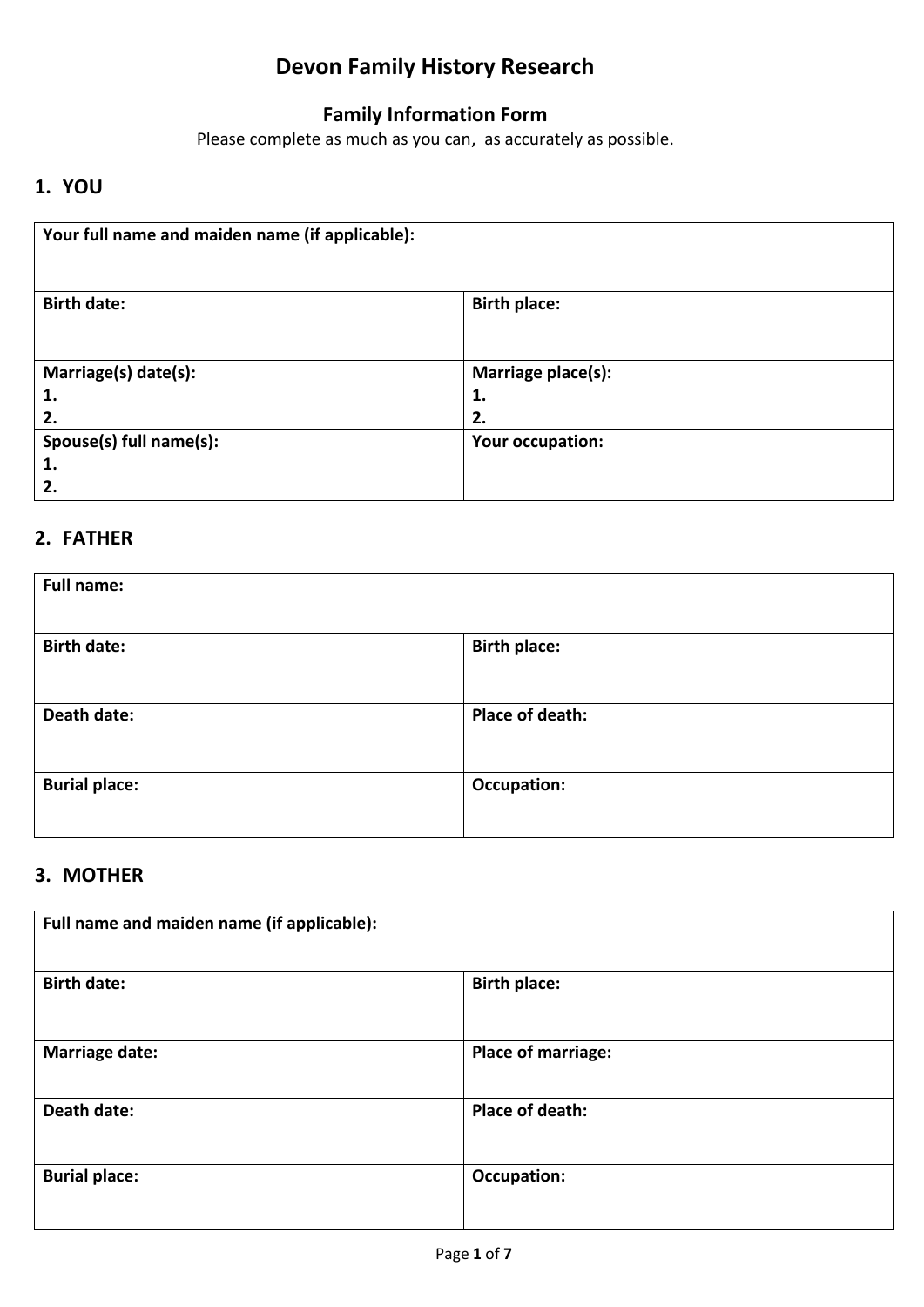### **4. PATERNAL GRANDFATHER**

| <b>Full name:</b>    |                     |
|----------------------|---------------------|
| <b>Birth date:</b>   | <b>Birth place:</b> |
| Death date:          | Place of death:     |
| <b>Burial place:</b> | <b>Occupation:</b>  |

# **5. PATERNAL GRANDMOTHER**

| Full name and maiden name (if applicable): |                           |
|--------------------------------------------|---------------------------|
| <b>Birth date:</b>                         | <b>Birth place:</b>       |
| <b>Marriage date:</b>                      | <b>Place of marriage:</b> |
| Death date:                                | Place of death:           |
| <b>Burial place:</b>                       | <b>Occupation:</b>        |

### **6. MATERNAL GRANDFATHER**

| <b>Full name:</b>    |                     |
|----------------------|---------------------|
| <b>Birth date:</b>   | <b>Birth place:</b> |
| Death date:          | Place of death:     |
| <b>Burial place:</b> | <b>Occupation:</b>  |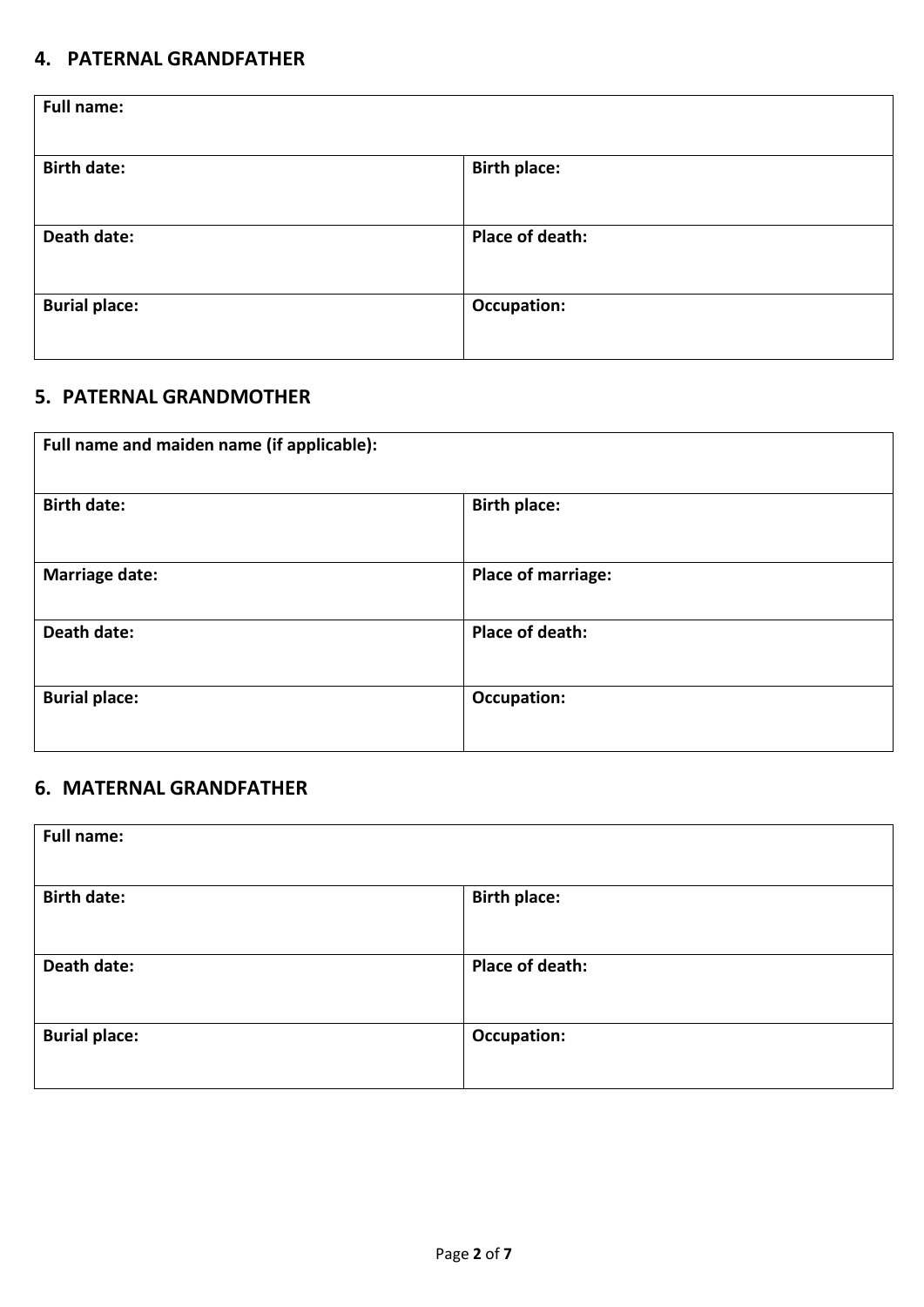#### **7. MATERNAL GRANDMOTHER**

| Full name and maiden name (if applicable): |                     |
|--------------------------------------------|---------------------|
| <b>Birth date:</b>                         | <b>Birth place:</b> |
| <b>Marriage date:</b>                      | Place of marriage:  |
| Death date:                                | Place of death:     |
| <b>Burial place:</b>                       | <b>Occupation:</b>  |

#### **You have eight great-grandparents (nos 8 – 15 inclusive):**

### **8. PATERNAL GREAT-GRANDFATHER (please state the relationship with nos 4 – 7 if you can)**

| <b>Full name:</b>    |                     |
|----------------------|---------------------|
| <b>Birth date:</b>   | <b>Birth place:</b> |
| Death date:          | Place of death:     |
| <b>Burial place:</b> | <b>Occupation:</b>  |

### **9. PATERNAL GREAT-GRANDMOTHER (please state the relationship with nos 4 – 7 if you can)**

| Full name and maiden name (if applicable): |                           |  |
|--------------------------------------------|---------------------------|--|
| <b>Birth date:</b>                         | <b>Birth place:</b>       |  |
| <b>Marriage date:</b>                      | <b>Place of marriage:</b> |  |
| Death date:                                | Place of death:           |  |
| <b>Burial place:</b>                       | Occupation:               |  |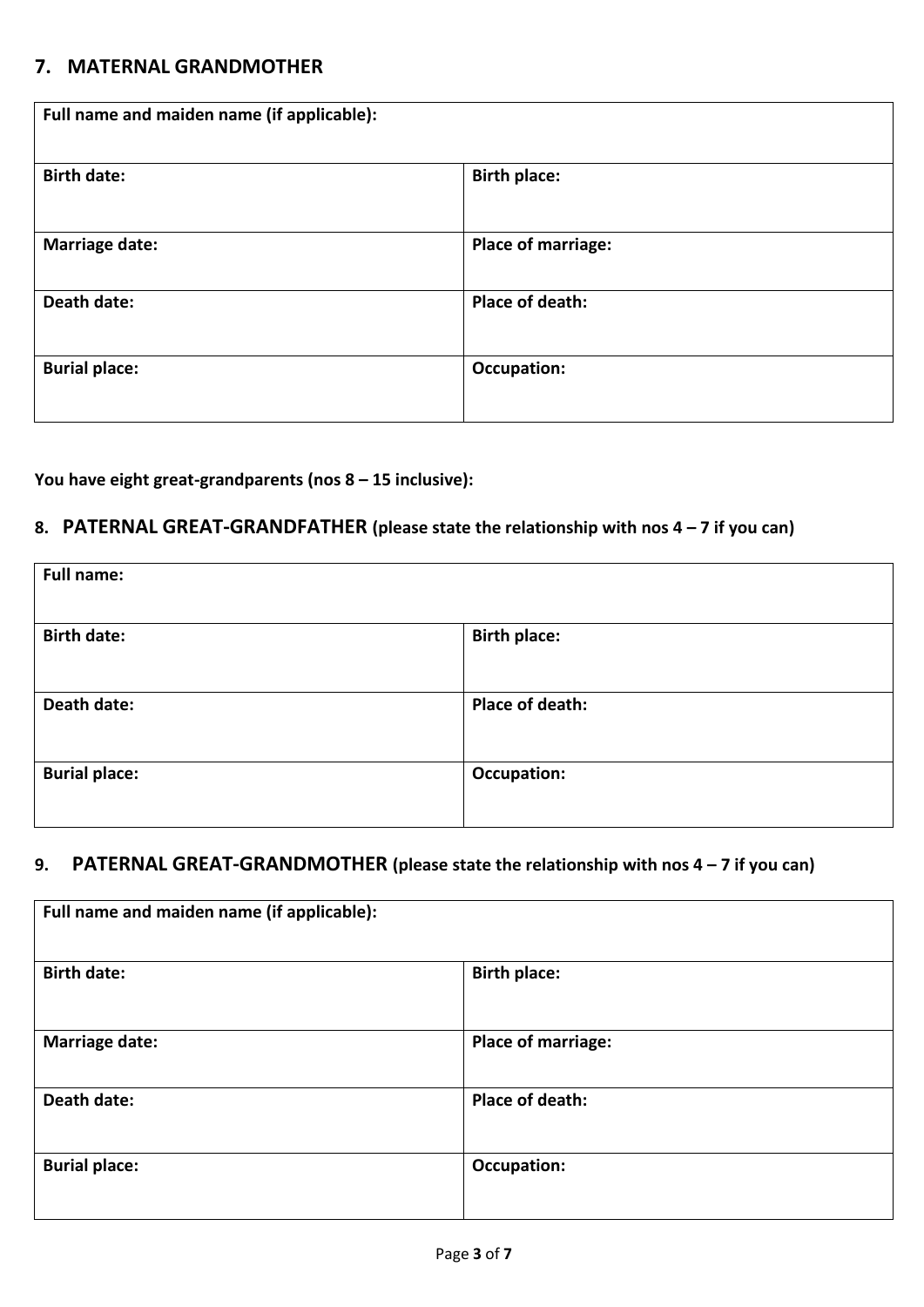### **10. PATERNAL GREAT-GRANDFATHER (please state the relationship with nos 4 – 7 if you can)**

| <b>Full name:</b>    |                     |  |
|----------------------|---------------------|--|
| <b>Birth date:</b>   | <b>Birth place:</b> |  |
| Death date:          | Place of death:     |  |
| <b>Burial place:</b> | <b>Occupation:</b>  |  |
|                      |                     |  |

#### **11. PATERNAL GREAT-GRANDMOTHER (please state the relationship with nos 4 – 7 if you can)**

| Full name and maiden name (if applicable): |                     |
|--------------------------------------------|---------------------|
| <b>Birth date:</b>                         | <b>Birth place:</b> |
| <b>Marriage date:</b>                      | Place of marriage:  |
| Death date:                                | Place of death:     |
| <b>Burial place:</b>                       | <b>Occupation:</b>  |

### **12. MATERNAL GREAT-GRANDFATHER (please state the relationship with nos 4 – 7 if you can)**

| <b>Full name:</b>    |                     |  |
|----------------------|---------------------|--|
| <b>Birth date:</b>   | <b>Birth place:</b> |  |
| Death date:          | Place of death:     |  |
| <b>Burial place:</b> | <b>Occupation:</b>  |  |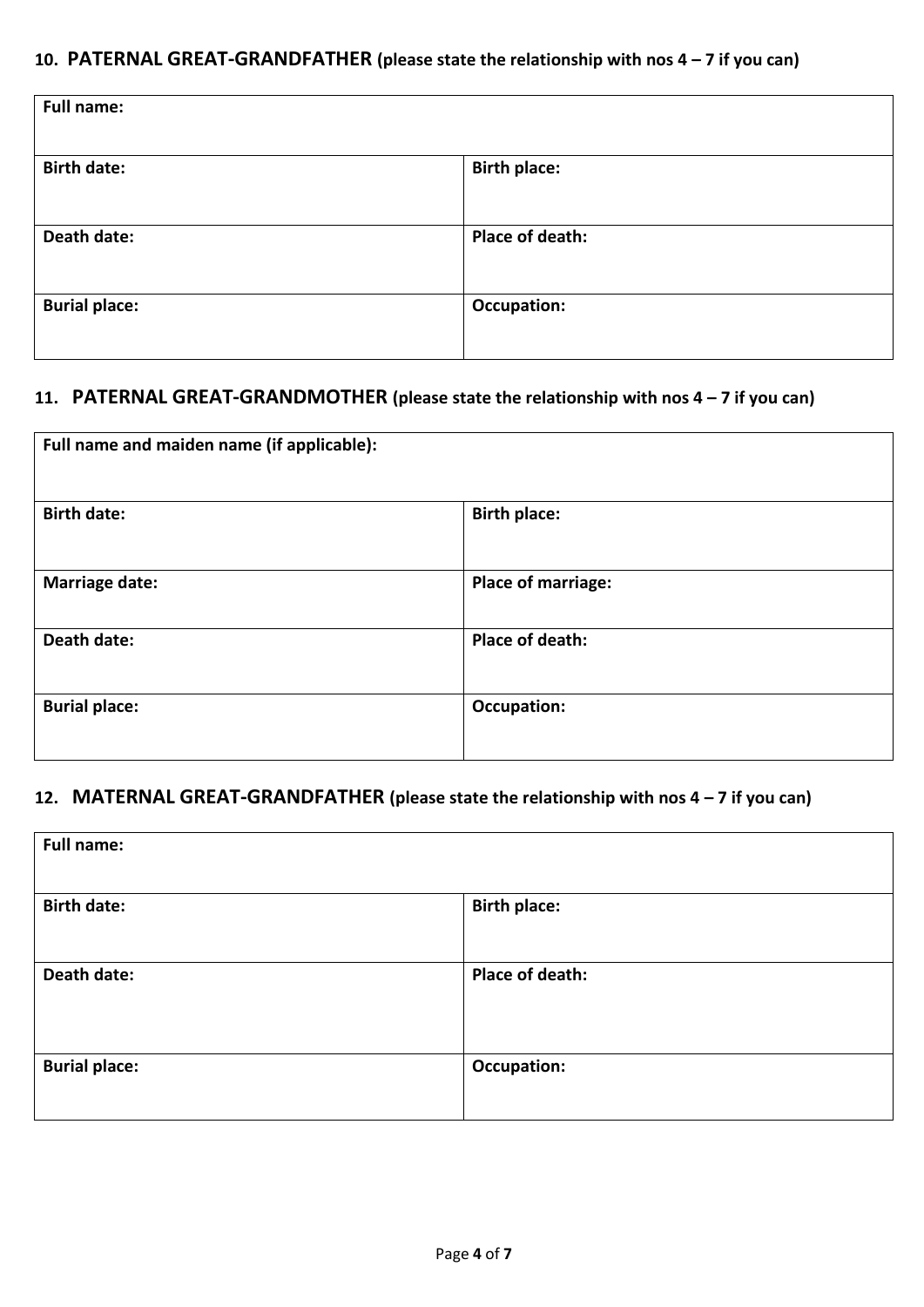### **13. MATERNAL GREAT-GRANDMOTHER (please state the relationship with nos 4 – 7 if you can)**

| Full name and maiden name (if applicable): |                           |  |
|--------------------------------------------|---------------------------|--|
| <b>Birth date:</b>                         | <b>Birth place:</b>       |  |
| <b>Marriage date:</b>                      | <b>Place of marriage:</b> |  |
| Death date:                                | Place of death:           |  |
| <b>Burial place:</b>                       | <b>Occupation:</b>        |  |

### **14. MATERNAL GREAT-GRANDFATHER (please state the relationship with nos 4 – 7 if you can)**

| <b>Full name:</b>    |                     |
|----------------------|---------------------|
| <b>Birth date:</b>   | <b>Birth place:</b> |
| Death date:          | Place of death:     |
| <b>Burial place:</b> | <b>Occupation:</b>  |

### **15. MATERNAL GREAT-GRANDMOTHER (please state the relationship with nos 4 – 7 if you can)**

| Full name and maiden name (if applicable): |                           |  |
|--------------------------------------------|---------------------------|--|
| <b>Birth date:</b>                         | <b>Birth place:</b>       |  |
| <b>Marriage date:</b>                      | <b>Place of marriage:</b> |  |
| Death date:                                | Place of death:           |  |
| <b>Burial place:</b>                       | Occupation:               |  |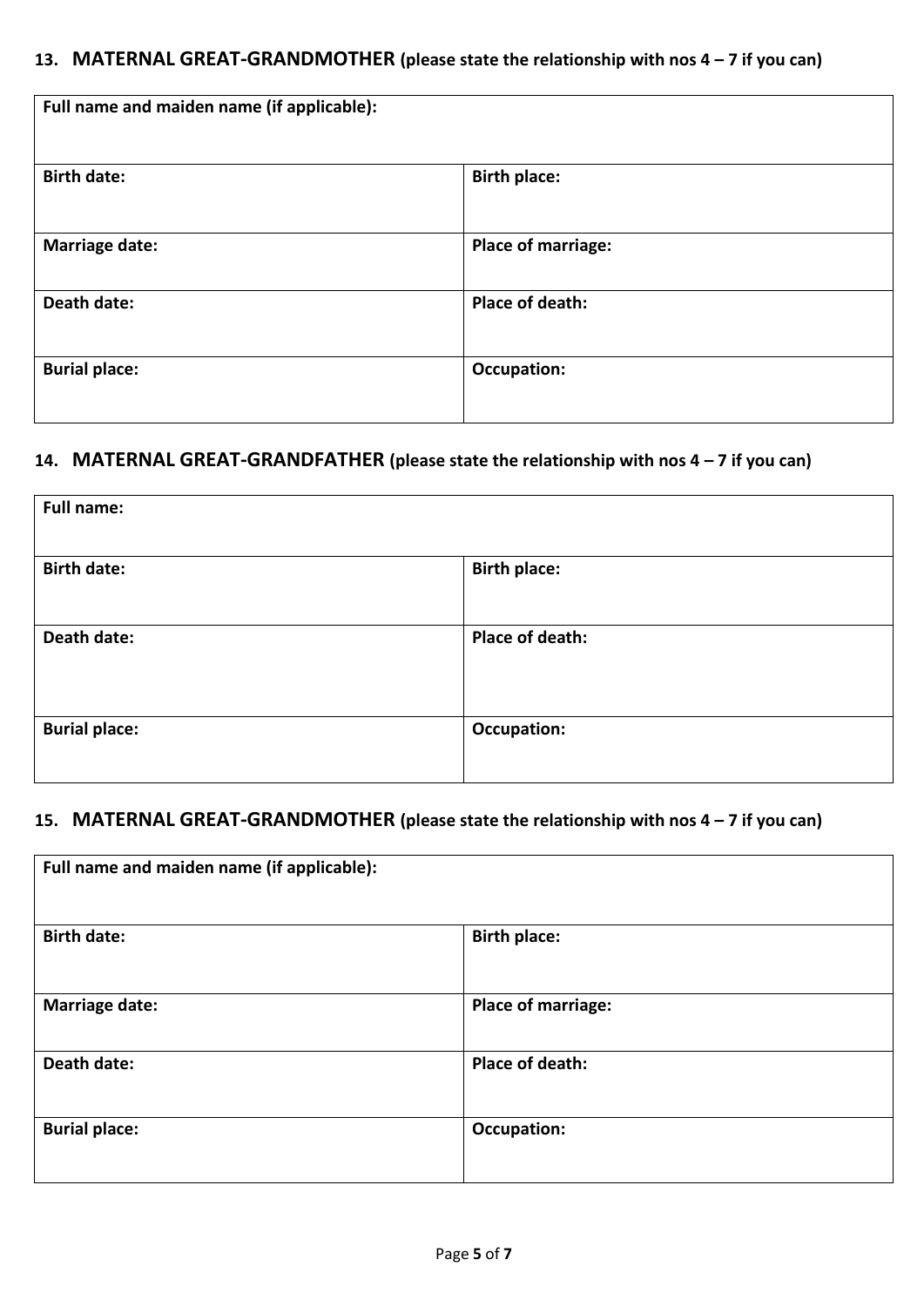#### **Do you have any other relevant information about your ancestors or any other relations? This could include information about siblings, aunts, uncles, cousins etc**

#### **Do you have an overall research aim - or is there anything in particular you would like to find out?**

**If you have any family birth, marriage or death certificates or documents please list them here:**